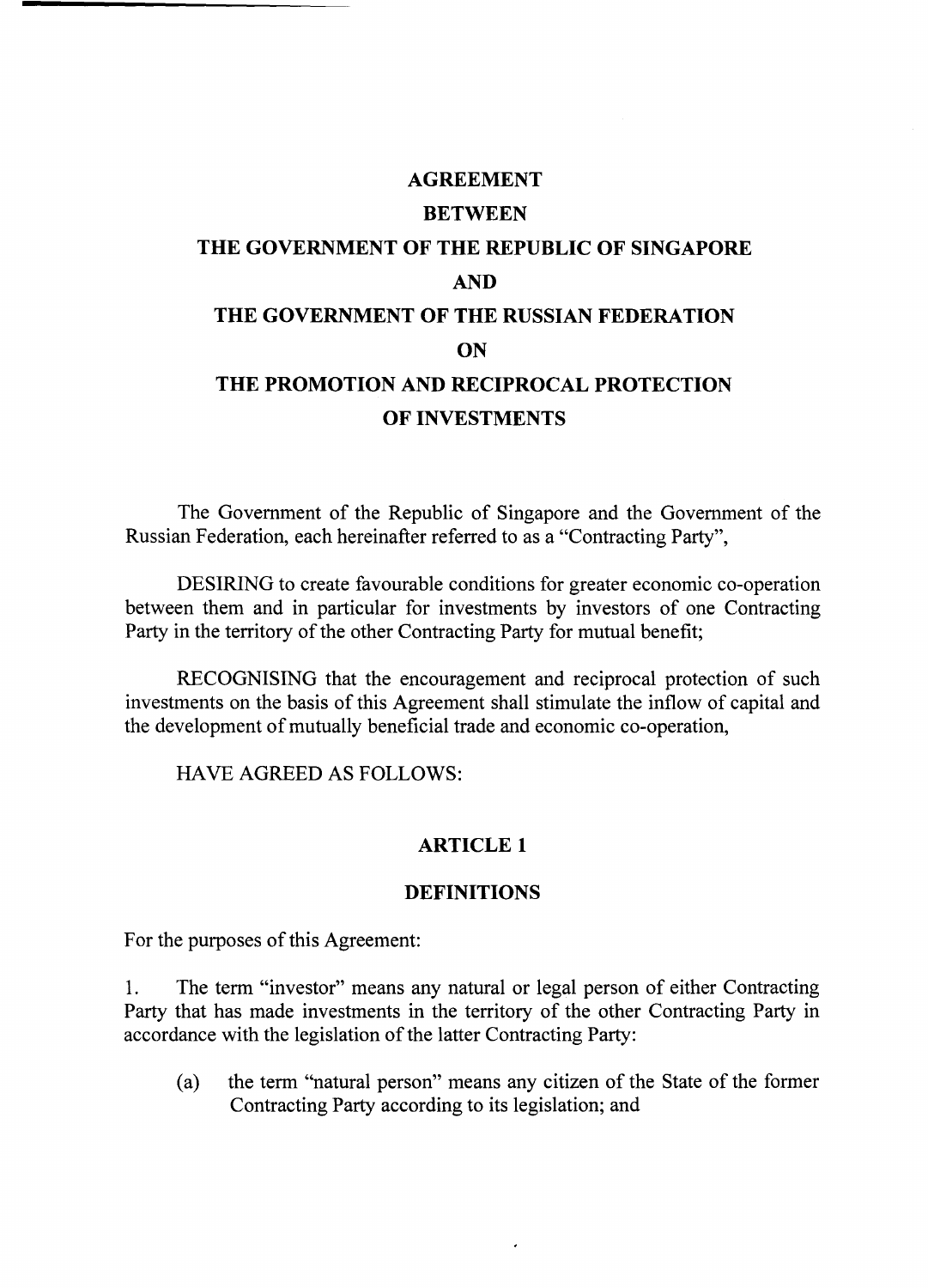(b) the term "legal person" means any entity incorporated or constituted in accordance with the legislation of the former Contracting Party.

2. The term "investment" means any kind of assets invested by an investor of one Contracting Party in the territory of the other Contracting Party in accordance with the legislation of the latter Contracting Party, including, though not exclusively, any:

- (a) movable and immovable property and property rights;
- (b) shares, stocks and other forms of share participation in the capital of legal persons, and debentures;
- (c) claims to money or to any performance under contract having economic value related to an investment;
- (d) exclusive intellectual property rights and goodwill;
- (e) business concessions conferred by the legislation of the latter Contracting Party or under contract, including any concession to explore, develop, extract or exploit natural resources.

Any change in the form of the investments shall not affect their character as investments if such change does not contradict the legislation of the Contracting Party in which territory the investment was made.

3. The term "returns" means monetary amounts yielded by an investment including any profits, interest, capital gains, dividends, royalties or fees.

4. The term "freely usable currency" means freely usable currency as determined by the International Monetary Fund under its Articles of Agreement and any amendments thereto.

5. The term "territory" means, in respect of each Contracting Party, the territory of the Russian Federation and the Republic of Singapore respectively, as well as its exclusive economic zones and the continental shelf over which that Contracting Party exercises sovereign rights or jurisdiction in accordance with the United Nations Convention on the Law of the Sea (1982), for the purposes, *inter alia,* of exploration and exploitation of the natural resources within such areas.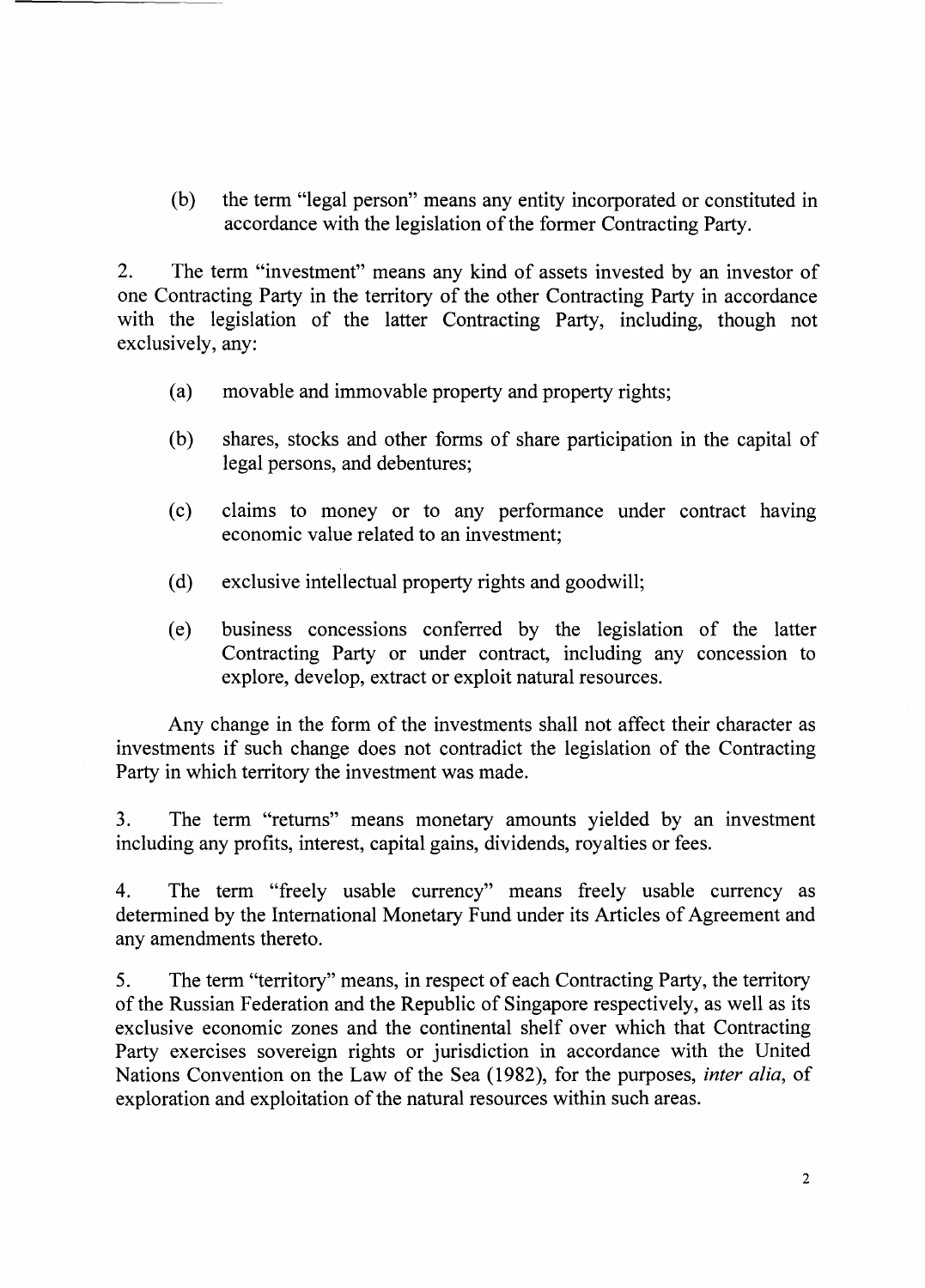6. The term "legislation of the Contracting Party" means the laws and other regulations of the Russian Federation, or the laws and other regulations of the Republic of Singapore, respectively.

## **ARTICLE 2**

## **APPLICATION OF THIS AGREEMENT**

This Agreement shall apply to all investments made by investors of either Contracting Party in the territory of the other Contracting Party on or after 1 January 1990, but shall not apply to any dispute concerning an investment or any claim which arose, or was settled, before its entry into force.

#### **ARTICLE3**

#### **PROMOTION AND PROTECTION OF INVESTMENTS**

Each Contracting Party shall encourage and create favourable conditions for investors of the other Contracting Party to make investments in its territory and shall admit such investments in accordance with its legislation.

#### **ARTICLE 4**

#### **TREATMENT OF INVESTMENTS**

1. Each Contracting Party shall accord in its territory fair and equitable treatment to investments of investors of the other Contracting Party.

2. The treatment referred to in paragraph 1 of this Article shall be at least as favourable as that provided by a Contracting Party to investments of its own investors, or to investments of investors of any third State, whichever is more favourable.

3. Each Contracting Party reserves the right, in accordance with its legislation, to apply or introduce exceptions from the provisions of this Article related to National Treatment.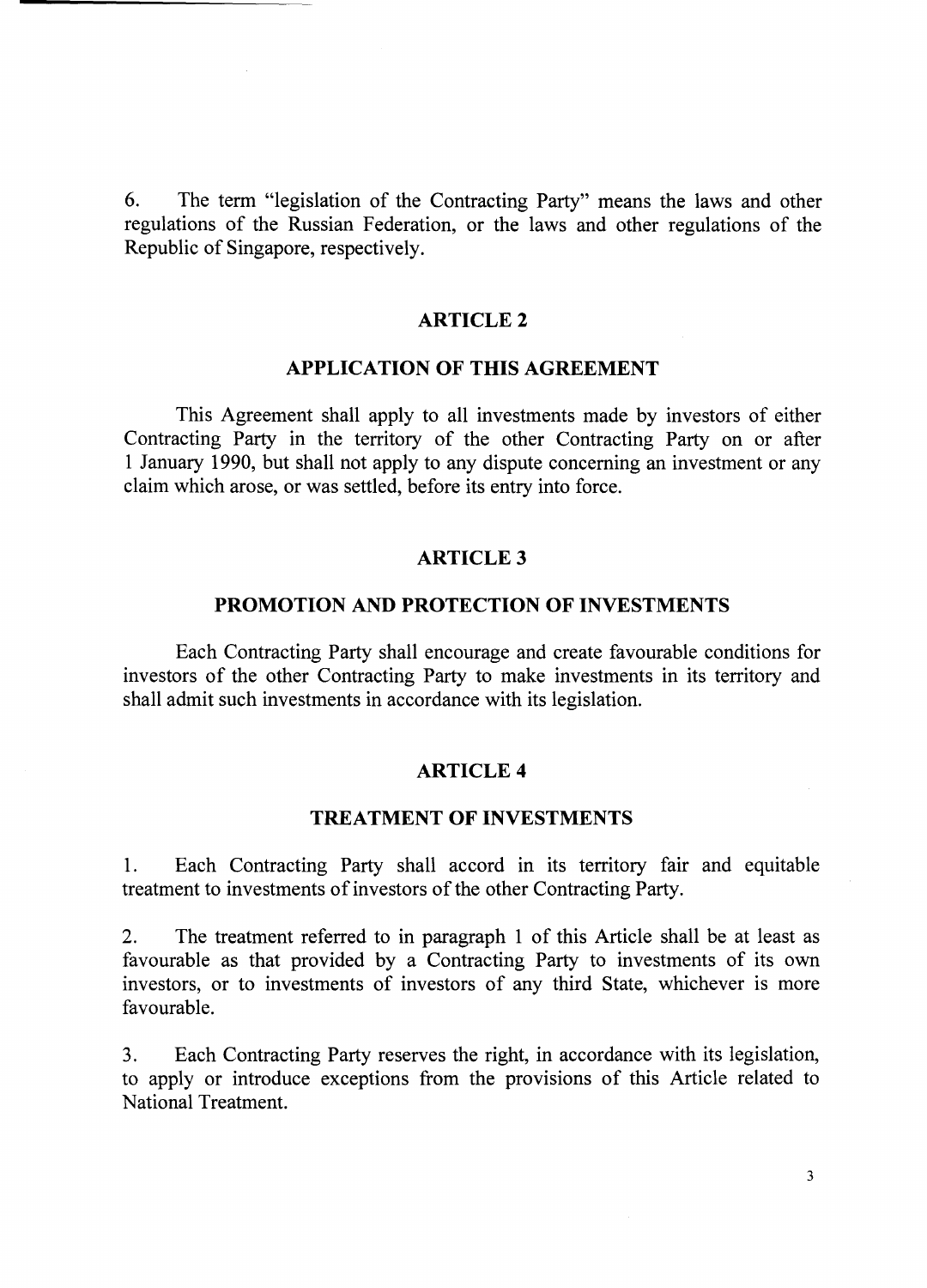4. The provisions of this Article related to Most-Favoured Nation Treatment shall not be construed so as to oblige one Contracting Party to extend to investments of investors of the other Contracting Party the benefits of any treatment, preference or privilege which may be granted by the former Contracting Party by virtue of:

- (a) any existing or future free trade area, customs union, monetary union or any other similar economic integration arrangement, which one of the Contracting Parties is or may become a party to;
- (b) any rights or obligations of a Contracting Party resulting from an international agreement or arrangement relating wholly or mainly to taxation.

5. From the date of Russia's accession to the World Trade Organization (WTO), without prejudice to the provisions of Articles 5, 6, 8 and 9 of this Agreement, neither Contracting Party is committed by this Agreement to accord treatment more favourable than the treatment granted by that Contracting Party in accordance with its obligations under the Agreement Establishing the WTO of 15 April 1994, including obligations under the General Agreement on Trade in Services.

# **ARTICLE 5**

# **EXPROPRIATION**

1. Neither Contracting Party shall nationalize, expropriate or subject to measures having effect equivalent to nationalization or expropriation (hereinafter referred to as "expropriation") the investments of investors of the other Contracting Party unless the expropriation is:

- (a) for a public purpose;
- (b) carried out on a non-discriminatory basis;
- (c) in accordance with due process of law; and
- (d) upon payment of compensation in accordance with this Article.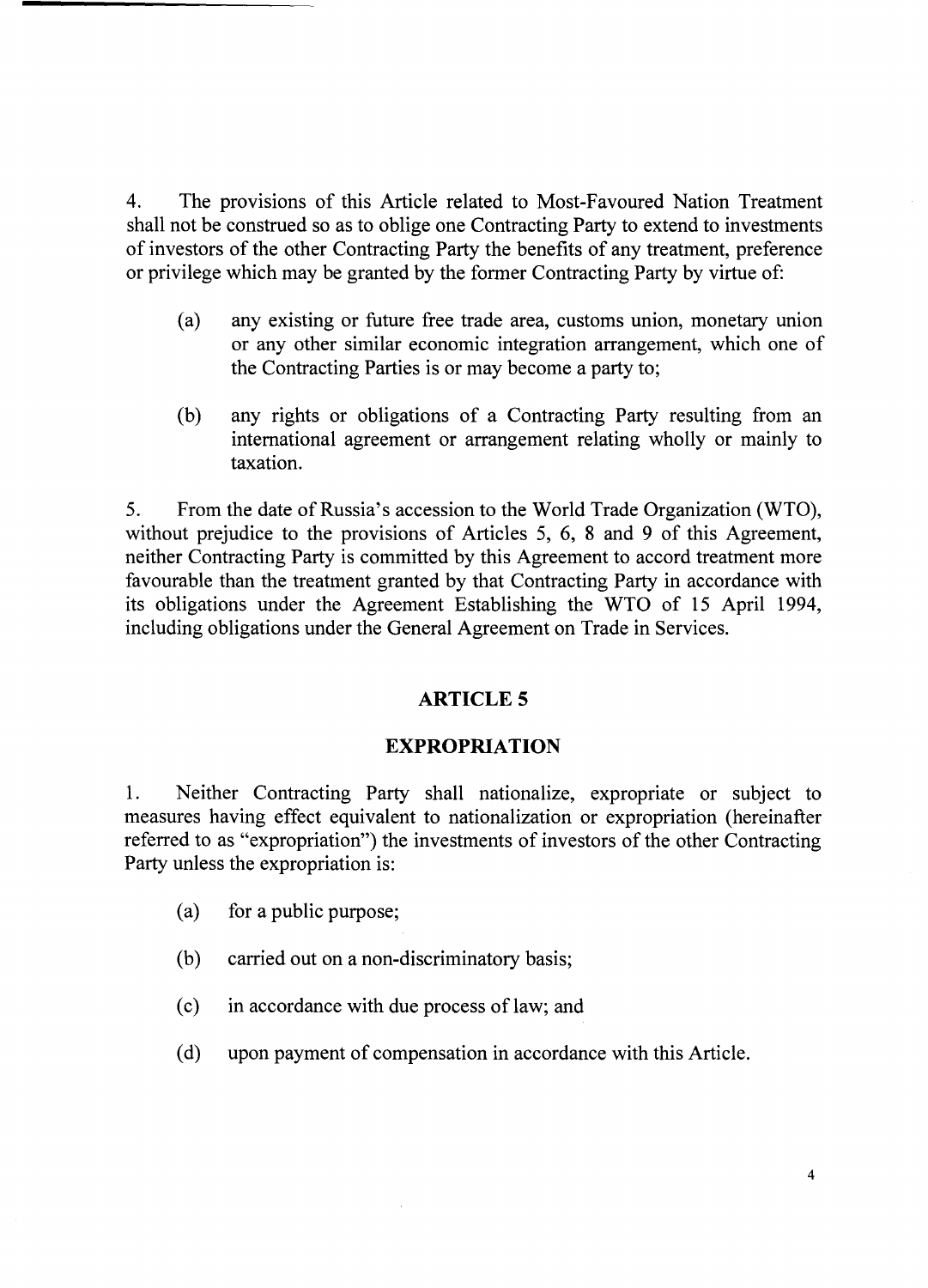2. The expropriation shall be accompanied by the payment of prompt, adequate and effective compensation. Compensation shall be equivalent to the fair market value of the expropriated investment calculated on the date immediately preceding the date of expropriation, or the date immediately preceding the date when impending expropriation became public knowledge, whichever is earlier. Such compensation shall be effectively realizable, paid without undue delay in any freely usable currency at the choice of the investor, and freely transferable in accordance with Article 7 of this Agreement. From the date of expropriation until the date of actual payment of the compensation, the amount of the compensation shall be subject to accrued interest at a market-defined commercial rate but no lower than the London Interbank Offered Rate (LIBOR) for six-month US dollar credits.

3. Notwithstanding paragraphs 1 and 2 of this Article, expropriation relating to land within the territory of one of the Contracting Parties shall be carried out in accordance with the legislation of that Contracting Party for a purpose established in accordance with the aforesaid legislation, and upon payment of compensation, which shall be assessed with due consideration to market value and paid without undue delay, in accordance with the legislation of that Contracting Party.

# **ARTICLE 6**

# **COMPENSATION FOR LOSSES**

Investors of one Contracting Party whose investments in the territory of the other Contracting Party suffer losses owing to war or other armed conflict, a state of national emergency, revolt, insurrection, riot or other similar situation in the territory of the latter Contracting Party, shall be accorded by the latter Contracting Party treatment, as regards restitution, indemnification, compensation or other settlement, if any, which it accords to investors of any third State or its own investors, whichever is more favourable.

# **ARTICLE 7**

#### **TRANSFER OF PAYMENTS**

1. Each Contracting Party shall, in accordance with its legislation, guarantee to investors of the other Contracting Party, upon fulfillment by them of all their tax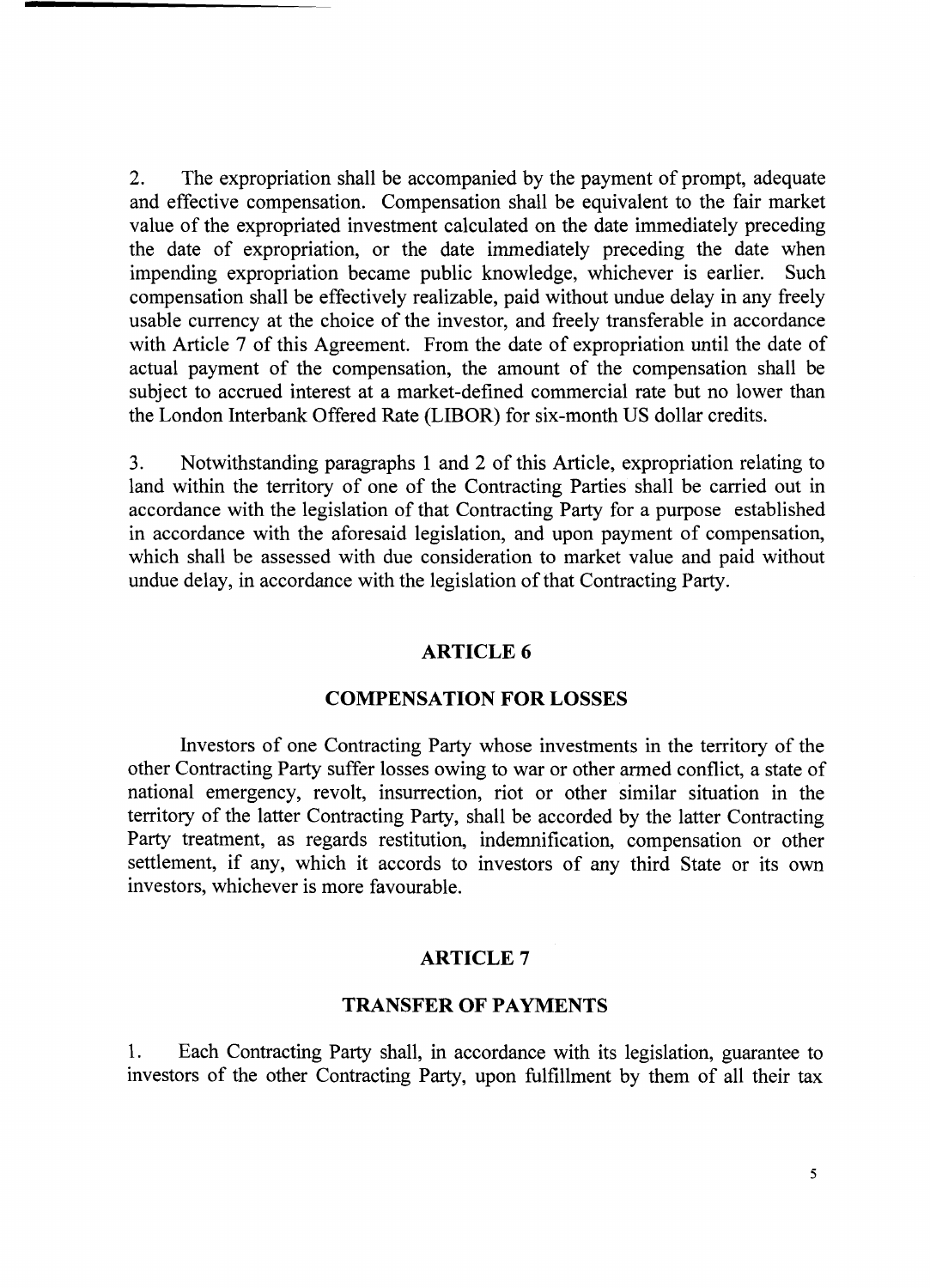obligations, a free transfer abroad of payments related to their investments, and in particular:

- (a) initial capital or any additional amounts for the maintenance or extension of the investments;
- (b) returns;
- (c) proceeds from the total or partial liquidation, sale, or other disposition of investments;
- (d) repayments made pursuant to loan agreements in connection with an investment;
- (e) payments made under contracts related to an investment;
- (f) earnings of citizens of the State of the other Contracting Party who have permission to work in connection with an investment in the territory of the former Contracting Party in accordance with its legislation;
- (g) payments made in accordance with Articles 5 and 6 of this Agreement.

2. The transfers of payments referred to in paragraph 1 of this Article shall be made at the current market rate of exchange at the time of transfer, in freely usable currency, pursuant to the procedures of exchange regulations in force, if applicable, of the Contracting Party in the territory of which the investment was made.

# **ARTICLE 8**

# **SUBROGATION**

A Contracting Party or its designated agency having made payment to an investor of that Contracting Party based on a guarantee of protection from non-commercial risks in relation to an investment made in the territory of the other Contracting Party, shall be entitled by virtue of subrogation, to exercise the rights of the said investor to the same extent as the said investor. The procedures for the exercise of such rights may be prescribed in the legislation, if necessary, of the latter Contracting Party.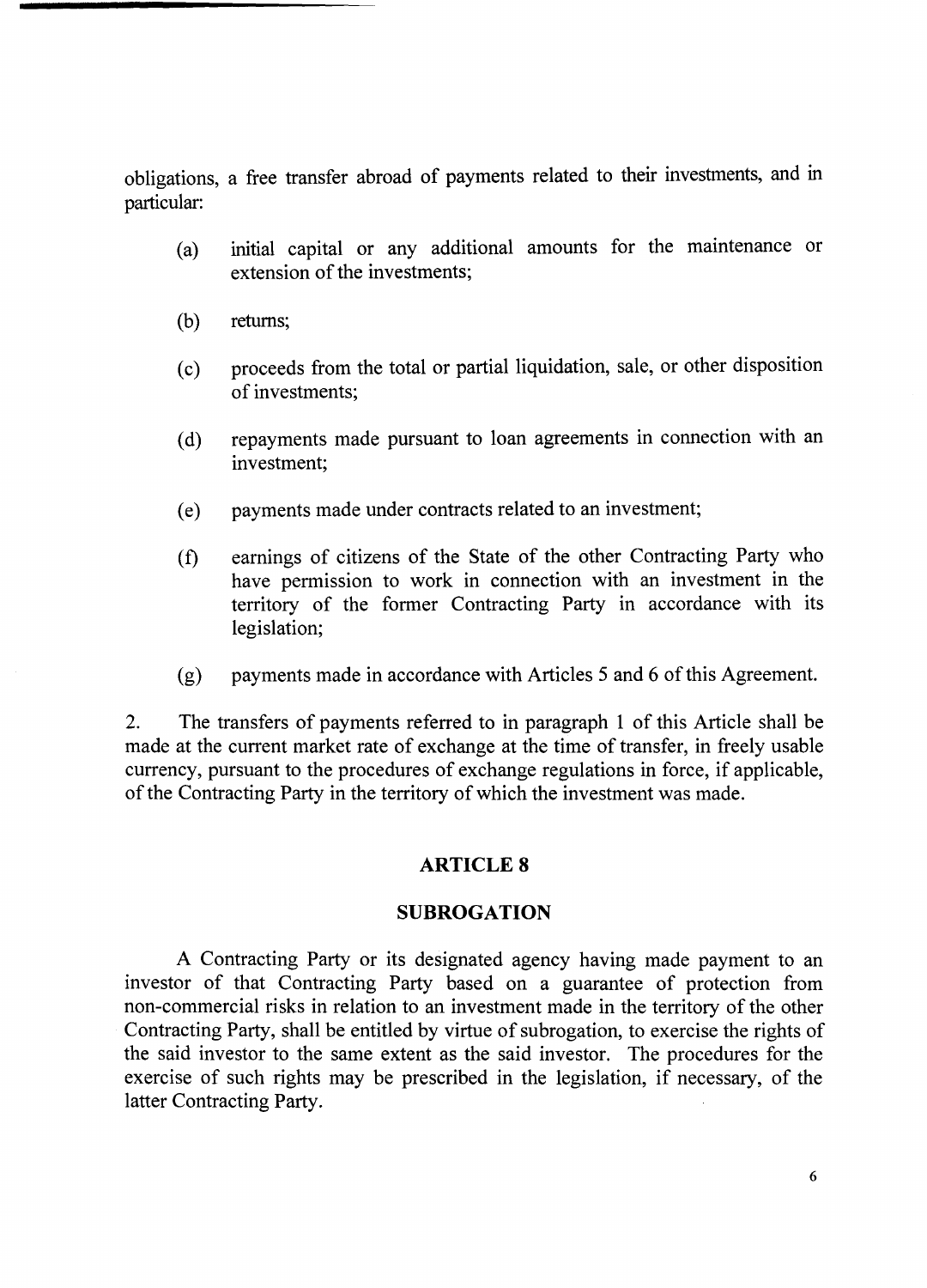# **ARTICLE 9**

# **SETTLEMENT OF DISPUTES BETWEEN A CONTRACTING PARTY AND AN INVESTOR OF THE OTHER CONTRACTING PARTY**

1. Any dispute between an investor of one Contracting Party and the other Contracting Party arising from an alleged breach of this Agreement shall, as far as possible, be settled amicably through negotiations between the parties to the dispute. The party to the dispute requesting negotiations shall give written notice to the other party to the dispute.

2. When the dispute cannot be settled by way of negotiations within a period of six months starting from the date of the written request referred to in paragraph 1 of this Article, it may be submitted at the choice of the investor for consideration:

- (a) to a competent court or arbitration court of the Contracting Party in the territory of which the investment was made;
- (b) to an *ad hoc* arbitration in accordance with the Arbitration Rules of the United Nations Commission on International Trade Law, adopted by the United Nations General Assembly on 15 December 1976, and amendments thereto;
- (c) to the International Centre for Settlement of Investment Disputes (ICSID), created pursuant to the Convention on the Settlement of Investment Disputes between States and Nationals of Other States (the "Convention") opened for signature at Washington on 18 March 1965 for settlement of a dispute according to provisions of the Convention (provided that the Convention is in force for both Contracting Parties); or
- (d) under the Additional Facility Rules of ICSID (provided that the Convention is not in force for either Contracting Party, or both).

An arbitral award shall be final and binding upon both parties to the dispute. Each Contracting Party shall ensure the enforcement of an arbitral award in accordance with its legislation.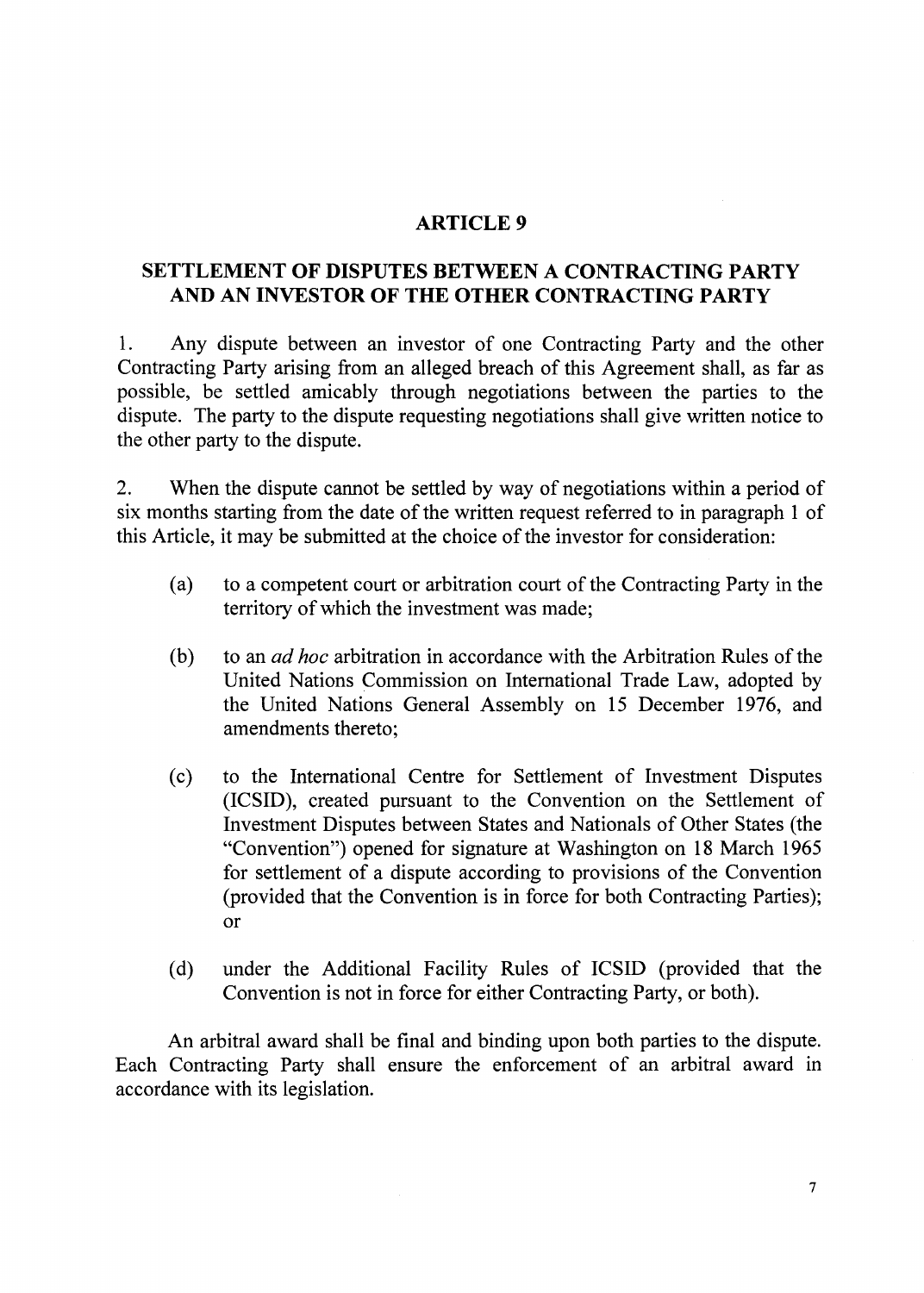# **ARTICLE 10**

# **SETTLEMENT OF DISPUTES BETWEEN THE CONTRACTING PARTIES**

1. Any dispute between the Contracting Parties concerning the interpretation or application of this Agreement shall, as far as possible, be settled through negotiations. If any dispute cannot be thus settled within six months from the beginning of the negotiations, it shall upon the written request of either Contracting Party be submitted to an arbitral tribunal, which shall be constituted for each individual case in the manner set out in paragraphs 2 and 3.

2. Within three months of the receipt of the request for arbitration, each Contracting Party shall appoint one member of the arbitral tribunal. Those two members shall then select a national of a third State who, on approval by both Contracting Parties, shall be appointed as the Chairman of the arbitral tribunal. The Chairman shall be appointed within two months from the date of appointment of the other two members of the arbitral tribunal.

3. If within the periods specified in paragraph 2 of this Article the necessary appointments have not been made, either Contracting Party may, in the absence of any other written agreement, invite the President of the International Court of Justice (ICJ) to make the necessary appointments. If the President of the ICJ is a citizen of the State of either Contracting Party or is otherwise prevented from discharging the said function, the Vice-President shall be invited to make necessary appointments. If the Vice-President of the ICJ is a citizen of the State of either Contracting Party or is otherwise prevented from discharging the said function, the member of the ICJ next in seniority who is not a citizen of the State of either Contracting Party and not otherwise prevented from discharging the said function shall be invited to make the necessary appointments.

4. The arbitral tribunal shall reach its decision by a majority of votes. The decision of the arbitral tribunal shall be final and binding on both Contracting Parties. Each Contracting Party shall bear the costs of the member of the arbitral tribunal appointed by it, and of its representation in the arbitration proceedings, as well as half the costs of the Chairman and the remaining costs. The arbitral tribunal may, however, in its decision direct that a higher proportion of costs shall be borne by one of the Contracting Parties, and this award shall be binding on both Contracting Parties.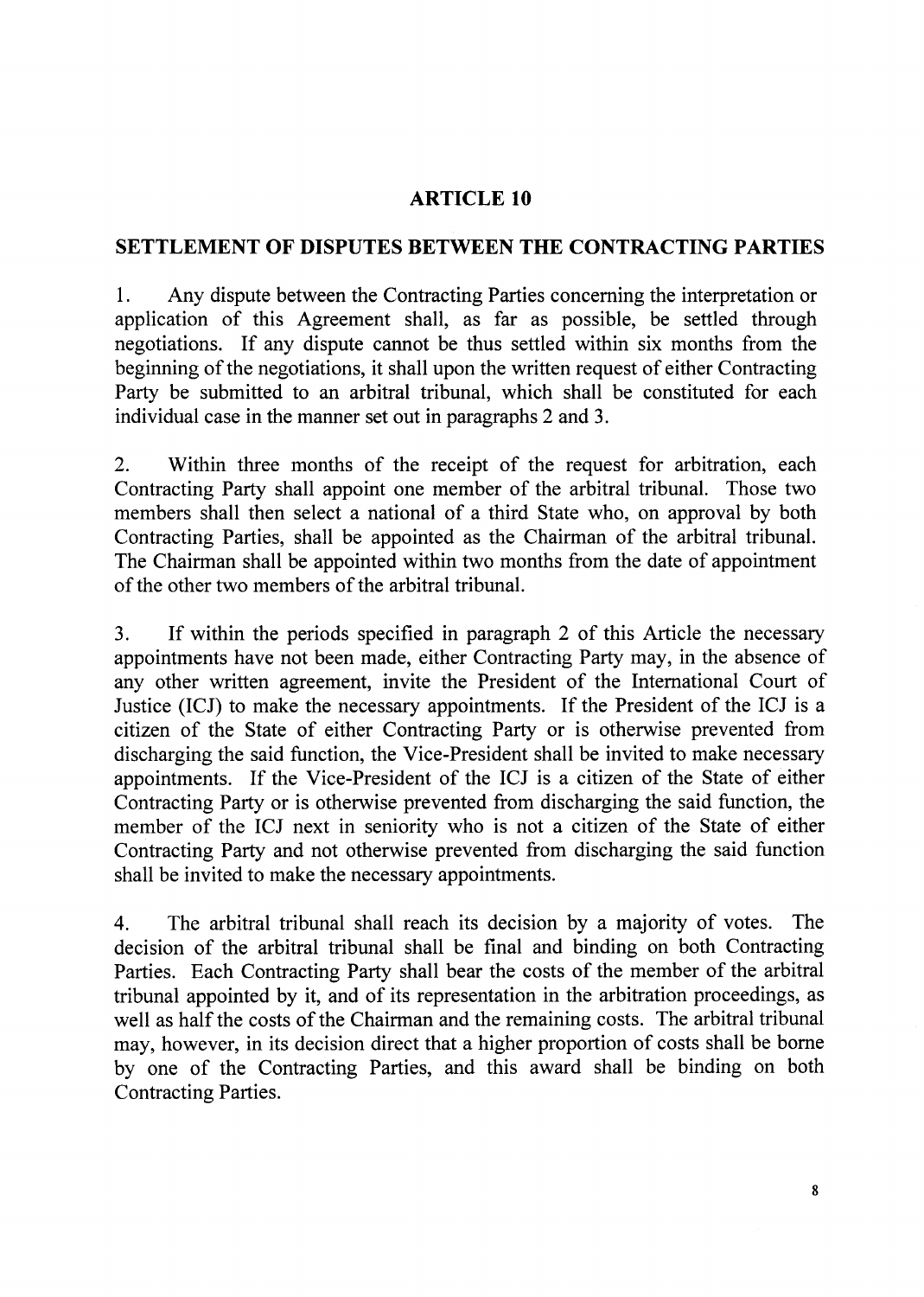5. Apart from the provisions of paragraphs 1 to 4 of this Article, the arbitral tribunal shall establish its own rules of procedure.

## **ARTICLE 11**

## **OTHER OBLIGATIONS**

If the legislation of either Contracting Party or international obligations existing at present or established hereafter between the Contracting Parties in addition to this Agreement, result in a position entitling investments by investors of the other Contracting Party to treatment more favourable than is provided for by this Agreement, such position shall not be affected by this Agreement.

#### **ARTICLE 12**

## **CONSULTATIONS**

The Contracting Parties shall hold consultations at the request of either of them on any matter concerning the interpretation or application of this Agreement.

#### **ARTICLE 13**

# **ENTRY INTO FORCE, DURATION, AMENDMENT AND TERMINATION**

1. Each Contracting Party shall notify the other Contracting Party in writing of the fulfillment of its internal legal procedures required for the entry into force of this Agreement. This Agreement shall enter into force on the thirtieth day from the date of the latter of the two notifications.

2. This Agreement shall remain in force for a period of fifteen years. Thereafter, it shall remain in force until the expiration of twelve months from the date when either Contracting Party notifies the other Contracting Party in writing of its decision to terminate this Agreement.

3. In respect of investments made prior to the date when this Agreement terminates, the provisions of Articles 1 to 12 shall remain in force for a further period of fifteen years from that date.